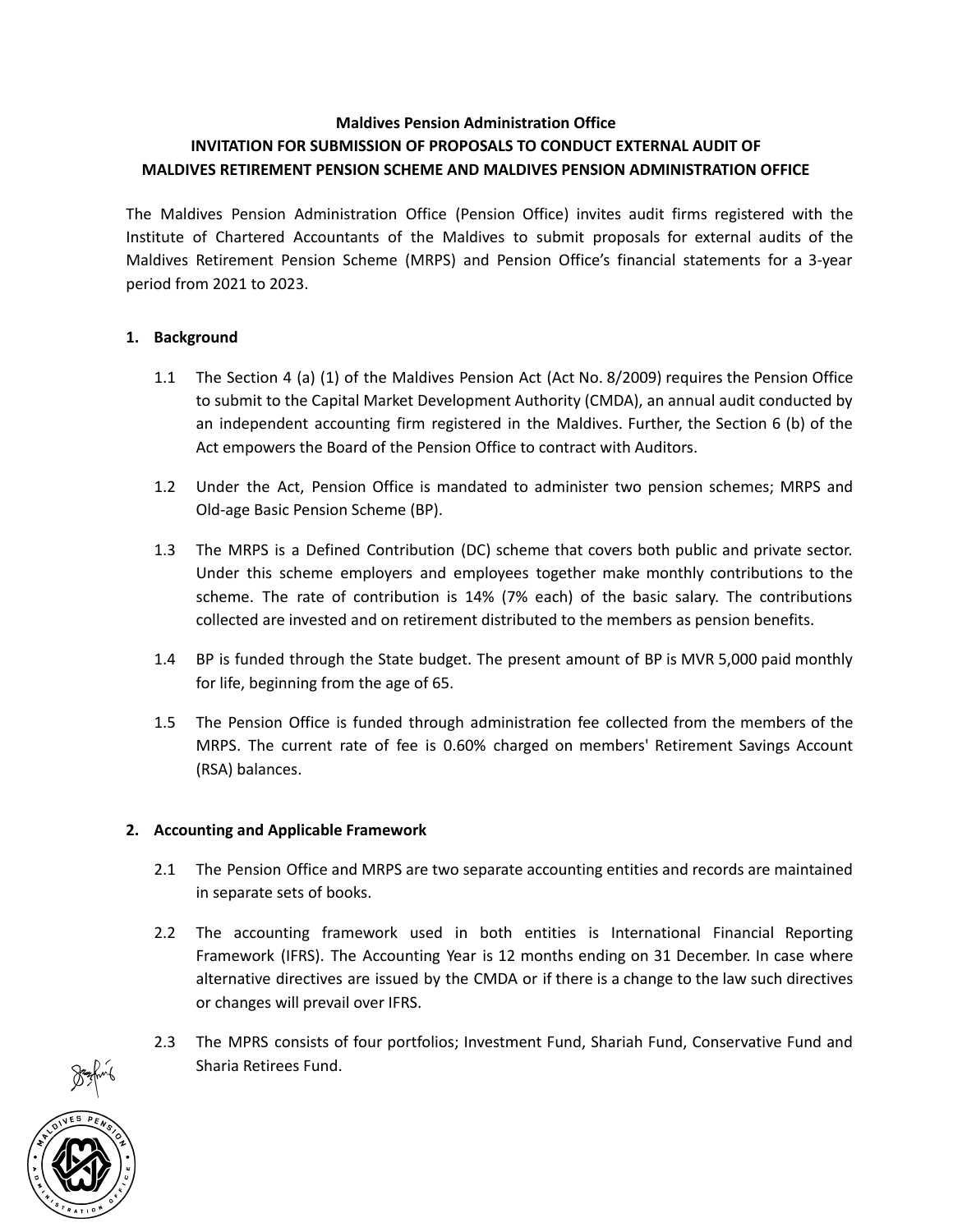- 2.4 The MPRS is a unitized fund where members purchase at fund price when making contributions and sell units to the fund when pensions and other disbursements are made. Each of the funds are valued and unit price determined on a daily basis, which will be in turn used to value purchases, sales and members balances.
- 2.5 MPRS consist of Recognition Bonds (RB) for eligible MRPS members. RBs are bonds issued by the Government as compensation for accrued rights of eligible members.
- 2.6 The collateralization deposits are maintained by MRPS for those members who applied to utilize their RSA for home purchase financing.
- 2.7 Past Financial Statements and Audit Reports of MRPS and Pension Office are available on https://www.pension.gov.mv/en/downloads

### 3. Scope and Objective of the work

- 3.1 The Auditor is required to perform an audit of MRPS and Pension Office annual Financial Statements presented to them by the Management and express an independent, professional opinion as to whether the Financial Statements are presented fairly, in all material respects, the financial position, financial performance and cash flows in accordance with the IFRS.
- 3.2. The audit shall be carried out in accordance with the International Standards on Auditing (ISA) as issued by the International Federation of Accountants (IFAC).
- 3.3 The audit works need to be completed and the Auditor's Reports must be issued by 31 March of the succeeding year.
- 3.4 The Auditor is required to submit a Management Letter to the Pension Office by 31 March of the succeeding year, specifying important issues that in auditor's judgement need attention of the Board and Management.

#### 4. Working Arrangements and Access to Records

- 4.1 All reasonable and customary assistance and accounting records will be provided by the Pension Office to conduct the audit.
- 4.2 Reasonable working space will be provided within the Pension Office premises, during normal working hours (8 am to 4 pm, Sunday to Thursday) excluding public holidays.
- 4.3 Access to computer networks or data and information will be made available under supervision of a Pension Office staff.

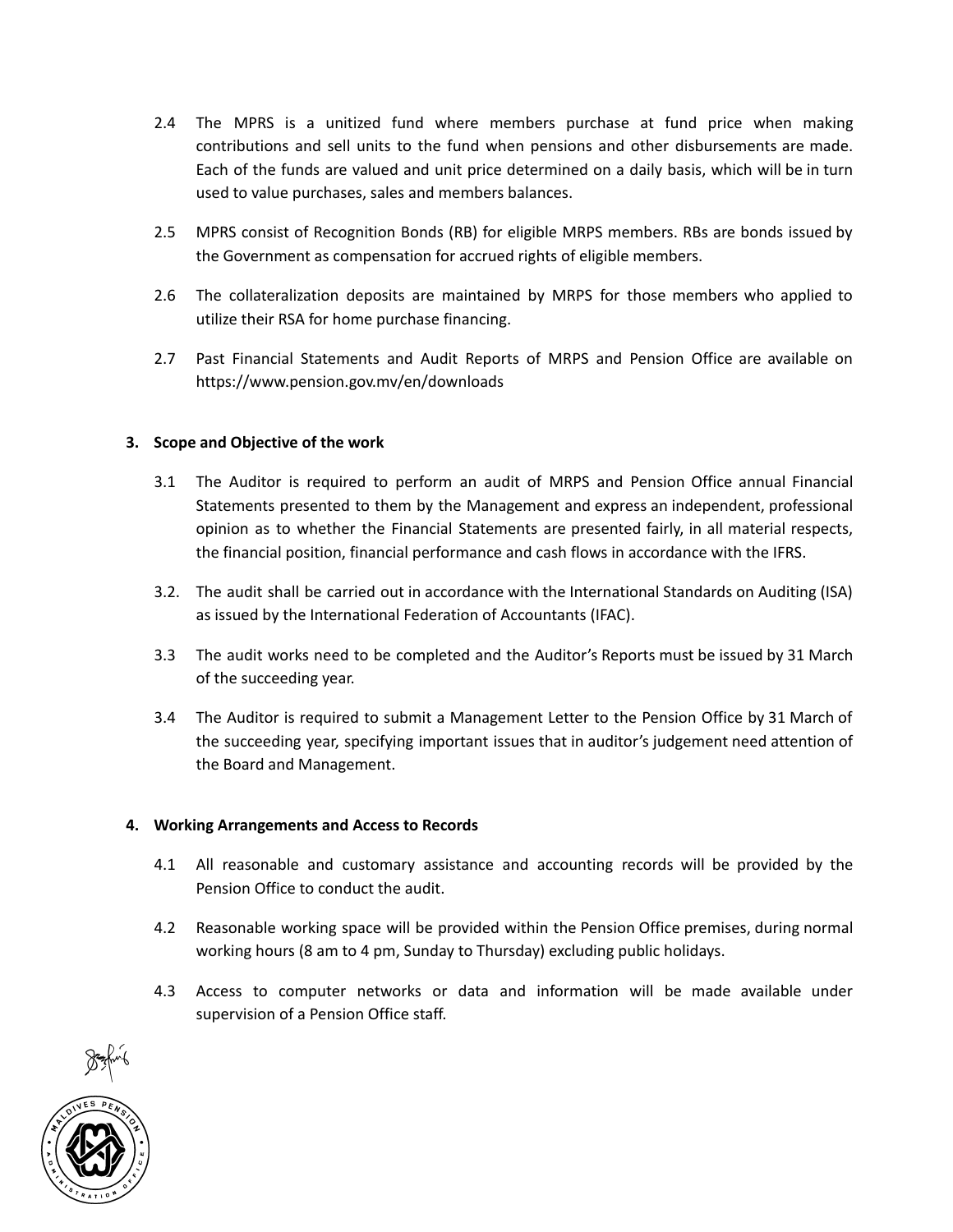### 5. Eligibility

- 5.1 The Auditor must be a licensed audit firm registered with the Institute of Chartered Accountants of the Maldives (CA Maldives) and should not be under any enforcement action.
- 5.2 The Auditor currently engaged with the MRPS and Pension Office external audits is not eligible for this invitation.

#### 6. Bid Proposals

The Bid Proposals must consist of the following.

#### 6.1 Technical Bid

The following minimum information should be furnished in the Technical Bid:

- 6.1.1 Valid audit license issued by CA Maldives.
- 6.1.2 Audit methodology and work plan to complete the audits within the set deadline.
- 6.1.3 Profile of the audit team, team leader, engagement partner and engagement quality review partner with qualification and relevant audit experience.
- 6.1.4 Description of external audits of pension schemes or other financial institutions (including total fee per year) conducted during the past 6 years.

#### 6.2 Financial Bid

- 6.2.1 The Financial bid must indicate the proposed total fixed fee and out-of-pocket expenses for each year. A breakdown of these anticipated disbursements must be provided.
- 6.2.2 Pricing must be inclusive of all costs, including taxes, fees and any other costs necessary to perform the audit service.
- 6.2.3 The bidders are required to quote price in Maldivian Rufiyaa (MVR).

### 7. Disqualification

Proposals will be disqualified or excluded under the following conditions.

- 7.1 Submission of the bids after the deadline.
- 7.2 Incomplete or ineligible proposals.
- 7.3 Submission of incorrect or fraudulent information.

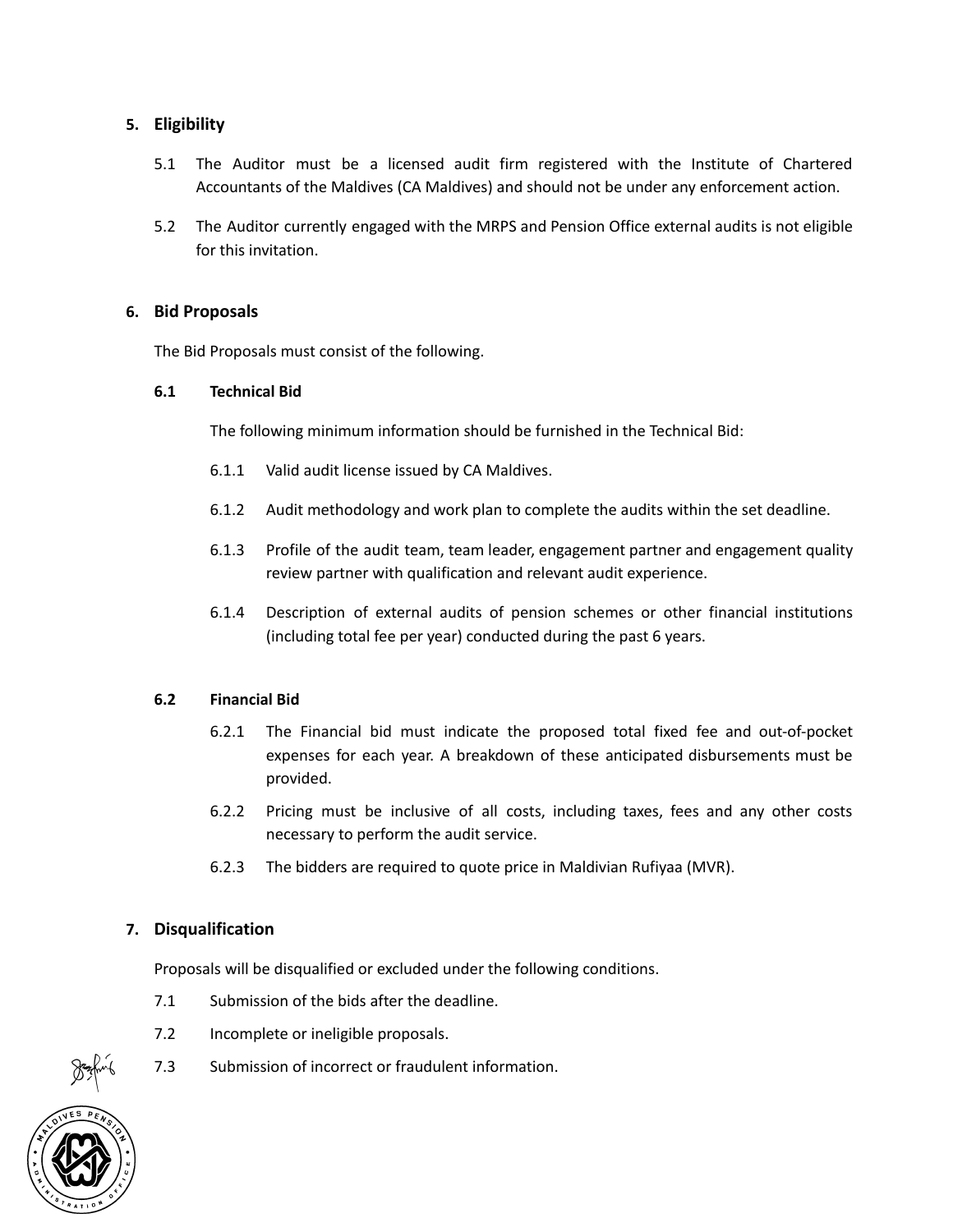## 8. Bid Evaluation

- 8.1 The proposals will be reviewed and evaluated by the Procurement Committee of the Pension Office.
- 8.2 The Technical Bid will be opened before the Financial Bid. The Financial Bid shall not be considered in case the Technical Bid does not receive the minimum qualifying marks of 50% assigned for this category (i.e. 50% from 60%).
- 8.3 Pension Office will consider factors to evaluate the capacity and capability of the external audit firm including but not limited to audit fees, duration, industry knowledge and expertise, reputation, proposed methodology, etc.

### 9. Evaluation Criteria

### 9.1 Technical Bid (Weight: 60%)

- Adequacy of Audit Methodology and Work Plan.
- External Audit Experience of the firm.
- Diversity and Experience of audit team, team leader, engagement partner and engagement quality review partner.
- Evidence of experience in auditing pension schemes or other financial institutions.

### 9.2 Financial Bid (Weight: 40%)

#### 10. Important Information

- 10.1 Each audit firm shall submit only one proposal.
- 10.2 It is the responsibility of prospective bidders to ensure that their bid documents are completed and submitted before the closing date and time of the bid.
- 10.3 Only eligible bidders shall be informed, notified or contacted.

### 11. Award of the Contract

The contract will be awarded for the successful bidder only after all bid evaluations are completed and the selection of the Auditor is approved by the Board of Pension Office.